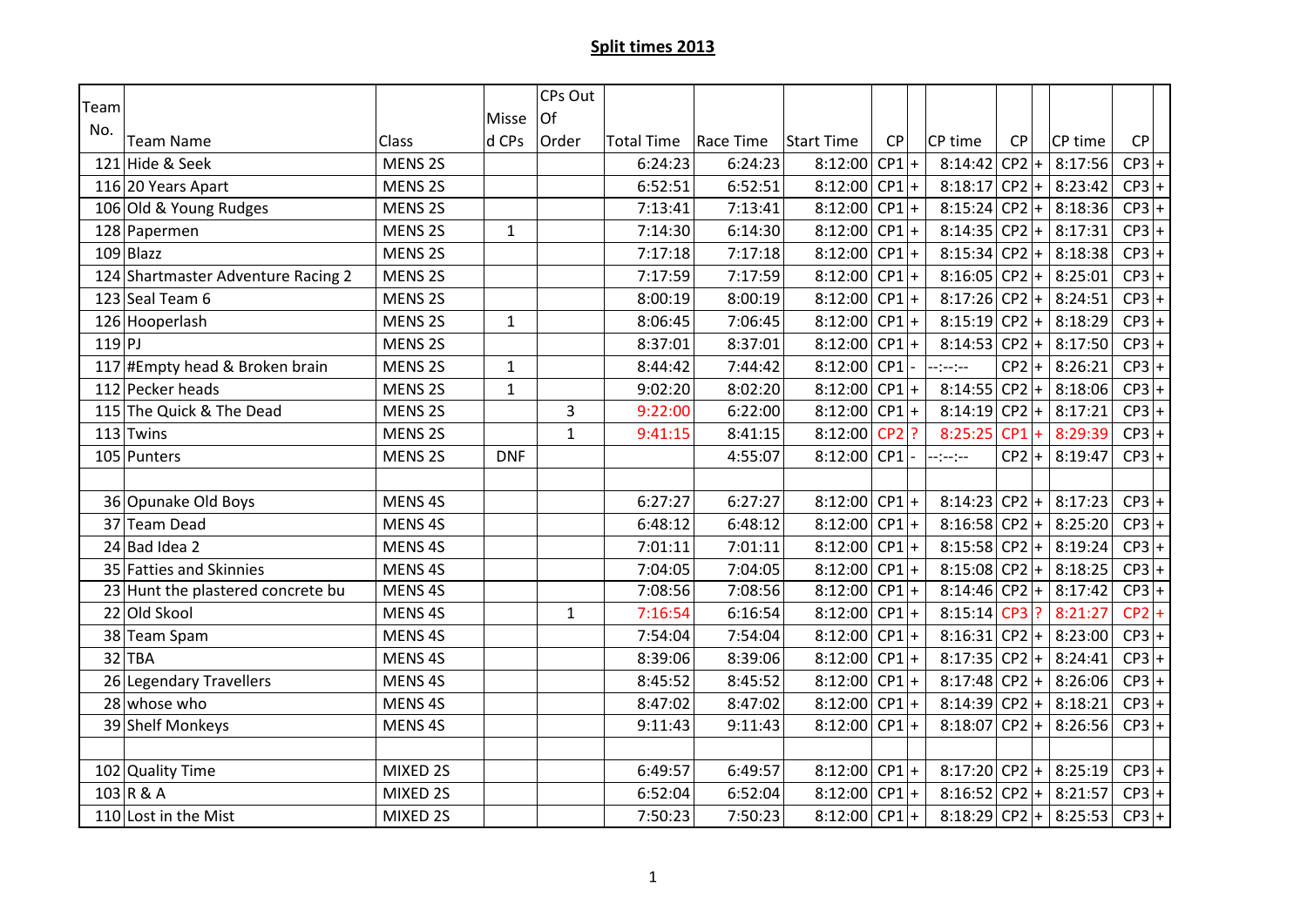| 101 Velocity Raptors             | MIXED 2S         |                | 8:38:48  | 8:38:48 | 8:12:00 CP1 +   |         | 8:16:24 CP2 + 8:24:35   |         |         | $CP3$ + |
|----------------------------------|------------------|----------------|----------|---------|-----------------|---------|-------------------------|---------|---------|---------|
| 122 Smooney                      | MIXED 2S         | $\overline{2}$ | 10:02:13 | 8:02:13 | 8:12:00 CP1 +   |         | $8:14:49$ CP2 + 8:17:54 |         |         | $CP3$ + |
| $125$ The GP                     | MIXED 2S         | 3              | 11:30:59 | 8:30:59 | 8:12:00 CP1 +   |         | $8:17:42$ CP2 +         |         | 8:27:02 | $CP3$ + |
| 111 Team indecisive              | MIXED 2S         | <b>DNF</b>     |          | 8:40:14 | $8:12:00$ CP1+  |         | $8:15:53$ CP2 +         |         | 8:21:56 | $CP3$ + |
| 104 Toto Team                    | MIXED 2S         | <b>DNF</b>     |          | 9:18:00 | 8:12:00         | $CP1$ + | $8:17:59$ CP2 +         |         | 8:26:24 | $CP3$ + |
|                                  |                  |                |          |         |                 |         |                         |         |         |         |
| 27 Dirt Merchants Returns        | MIXED 4S         |                | 7:18:57  | 7:18:57 | $8:12:00$ CP1+  |         | $8:17:37$ CP2 +         |         | 8:25:28 | $CP3$ + |
| 40 Michaels (Iron) maidens       | MIXED 4S         |                | 7:27:11  | 7:27:11 | 8:12:00 CP1 +   |         | $8:15:37 CP2 +$         |         | 8:20:03 | $CP3$ + |
| $34$ 3 Robins and a Morepork     | MIXED 4S         |                | 7:32:22  | 7:32:22 | 8:12:00 CP1 +   |         | $8:16:13$ CP2 +         |         | 8:20:11 | $CP3$ + |
| 30 Team 440's                    | MIXED 4S         |                | 8:33:28  | 8:33:28 | $8:12:00$ CP1 + |         | $8:16:35 CP2 +$         |         | 8:20:26 | $CP3$ + |
| 33 LangSlide                     | MIXED 4S         | $\mathbf{1}$   | 9:30:04  | 8:30:04 | 8:12:00 CP1 +   |         | $8:16:06 CP2 +$         |         | 8:19:54 | $CP3$ + |
| $31$ rAW                         | MIXED 4S         | $\mathbf{1}$   | 9:44:01  | 8:44:01 | 8:12:00 CP1     |         | --:--:--                | $CP2$ + | 8:26:26 | $CP3$ + |
| 21 \$420 of Fun & Pain           | MIXED 4S         | 3              | 11:01:40 | 8:01:40 | $8:12:00$ CP1 + |         | $8:17:50 CP2 +$         |         | 8:26:02 | $CP3$ + |
|                                  |                  |                |          |         |                 |         |                         |         |         |         |
| 108 Butt Kickers                 | <b>WOMENS 2S</b> |                | 7:26:55  | 7:26:55 | 8:12:00 CP1 +   |         | $8:17:10$ CP2 +         |         | 8:25:23 | $CP3$ + |
| 107 MisAdventure                 | <b>WOMENS 2S</b> |                | 8:01:53  | 8:01:53 | $8:12:00$ CP1 + |         | $8:15:49$ CP2 +         |         | 8:25:35 | $CP3$ + |
|                                  |                  |                |          |         |                 |         |                         |         |         |         |
| 25 Uber Hot Chicks               | <b>WOMENS 4S</b> |                | 7:46:29  | 7:46:29 | 8:12:00 CP1 +   |         | $8:19:34$ CP2 +         |         | 8:25:13 | $CP3$ + |
| 41 Gorgeous Gussies              | <b>WOMENS 4S</b> | $\mathbf{1}$   | 8:03:04  | 7:03:04 | $8:12:00$ CP1 + |         | $8:17:45$ CP2 + 8:25:09 |         |         | $CP3$ + |
| 29 followin our noses            | <b>WOMENS 4S</b> |                | 8:41:38  | 8:41:38 | 8:12:00         | $CP1$ + | $8:17:06$ CP2 +         |         | 8:25:05 | $CP3$ + |
|                                  |                  |                |          |         |                 |         |                         |         |         |         |
| 5 OHS Boys                       | <b>COLLEGE</b>   |                | 6:30:18  | 6:30:18 | $8:12:00$ CP1+  |         | $8:14:01 CP2 +$         |         | 8:17:07 | $CP3$ + |
| 3 Smokey and the bush-bashing ba | <b>COLLEGE</b>   |                | 7:00:56  | 7:00:56 | 8:12:00 CP1 +   |         | $8:15:32$ CP2 +         |         | 8:19:02 | $CP3$ + |
| 1 WOCers                         | <b>COLLEGE</b>   |                | 7:19:50  | 7:19:50 | 8:12:00 CP1 +   |         | $8:17:02$ CP2 +         |         | 8:21:14 | $CP3$ + |
| 9 kapiti College A               | <b>COLLEGE</b>   |                | 7:27:12  | 7:27:12 | 8:12:00 CP1 +   |         | $8:15:21 CP2 +$         |         | 8:19:50 | $CP3$ + |
| 6 Opunake Lady Tanks             | <b>COLLEGE</b>   |                | 7:34:18  | 7:34:18 | 8:12:00 CP1 +   |         | $8:15:29$ CP2 +         |         | 8:18:33 | $CP3$ + |
| 2 Elfums Crew                    | <b>COLLEGE</b>   | $\mathbf{1}$   | 7:49:42  | 6:49:42 | 8:12:00 CP1 +   |         | $8:14:51 CP2 +$         |         | 8:17:35 | $CP3$ + |
| 7 Dale Devils                    | <b>COLLEGE</b>   |                | 7:50:16  | 7:50:16 | 8:12:00 CP1 +   |         | $8:18:22 CP2 +$         |         | 8:23:37 | $CP3$ + |
| 4 The Awsome Ones!               | <b>COLLEGE</b>   |                | 7:55:23  | 7:55:23 | 8:12:00         | $CP1$ + | $8:17:57$ CP2 +         |         | 8:25:31 | $CP3$ + |
| 8 Tara Terrors                   | <b>COLLEGE</b>   |                | 7:57:31  | 7:57:31 | 8:12:00 CP1 -   |         | ??:??:??                | $CP2$ + | 8:17:38 | $CP3$ + |
| 11 Kapiti College C              | <b>COLLEGE</b>   |                | 8:30:44  | 8:30:44 | 8:12:00 CP1 +   |         | $8:19:49$ CP2 +         |         | 8:25:56 | $CP3$ + |
| 10 Kapiti College B              | <b>COLLEGE</b>   | $\mathbf 1$    | 9:15:49  | 8:15:49 | 8:12:00 CP1     |         | --:--:--                | $CP2$ + | 8:18:01 | $CP3$ + |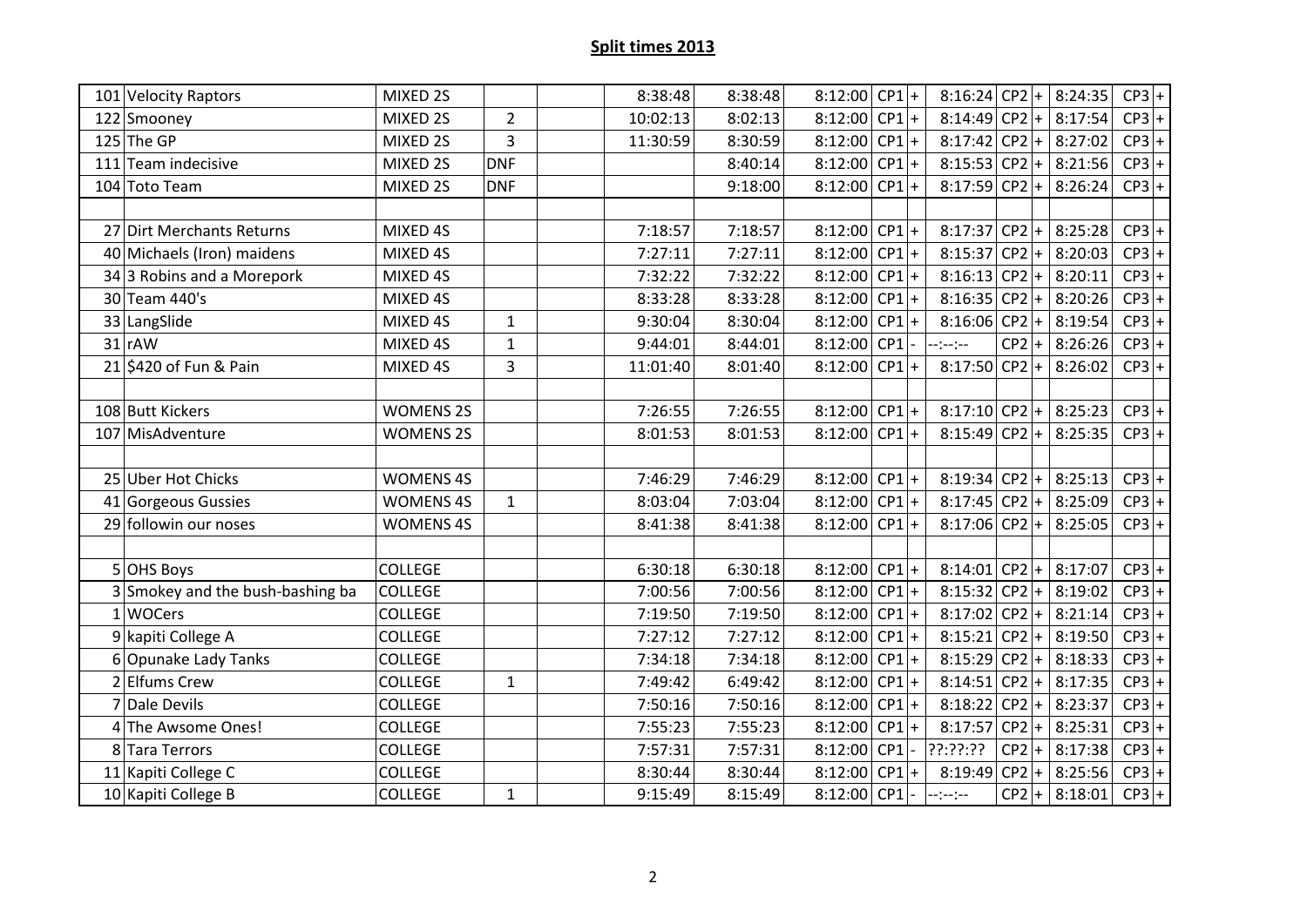| CP time | <b>CP</b> |       | CP time     | <b>CP</b>       | CP time                 | <b>CP</b>       |                    | CP time  | <b>CP</b> | CP time  | <b>CP</b> | CP time  | <b>CP</b> | CP time  | <b>CP</b> |           | CP time  | <b>CP</b>       | CP time          | <b>CP</b> |        |
|---------|-----------|-------|-------------|-----------------|-------------------------|-----------------|--------------------|----------|-----------|----------|-----------|----------|-----------|----------|-----------|-----------|----------|-----------------|------------------|-----------|--------|
| 8:20:08 | $CP4$ +   |       | 8:24:47     | CP5<br>$+$      | 8:41:09                 | TA1             | $\overline{+}$     | 8:47:33  | $CP6$ +   | 9:45:17  | $CP7$ +   | 10:07:50 | $CP8$ +   | 10:24:22 | $CP9$ +   |           | 10:49:01 | TA2             | 10:56:34         | $TA3+$    |        |
| 8:26:17 | $CP4$ +   |       |             | $8:32:53 CP5 +$ | 8:36:15                 | TA1             | $ + $              | 8:45:20  | $CP6$ +   | 9:46:08  | $CP7$ +   | 10:08:27 | $CP8$ +   | 10:31:46 | $CP9$ +   |           | 11:11:21 | $TA2$ +         | 11:21:04         | $ TA3 +$  |        |
| 8:21:06 | $CP4$ +   |       | 8:27:06     | $CP5+$          | 8:41:08                 | $TA1$ +         |                    | 8:49:11  | $CP6$ +   | 9:25:28  | $CP7$ +   | 10:28:17 | $CP8$ +   | 10:48:51 | $CP9$ +   |           | 11:30:45 | $TA2$ +         | $11:40:48$ TA3 + |           |        |
| 8:20:55 | $CP4$ +   |       |             | $8:25:42$ CP5 + | 8:41:01                 | $TA1$ +         |                    | 8:47:42  | $CP6$ +   | 9:13:55  | $CP7$ +   | 9:41:29  | CP8       | --:--:-- | $CP9$ +   |           | 11:18:04 | $TA2$ +         | $11:25:34$ TA3 + |           |        |
| 8:20:42 | $CP4$ +   |       | 8:28:41     | $CP5+$          | 8:39:08                 | TA1             | $\ddot{}$          | 8:47:31  | $CP6$ +   | 9:37:52  | $CP7$ +   | 9:58:16  | $CP8$ +   | 10:12:44 | CP9       |           | 11:11:00 | TA <sub>2</sub> | $11:20:55$ TA3 + |           |        |
| 8:27:29 | $CP4$ +   |       | 8:34:45     | $CP5+$          | 8:38:01                 | TA1             | $\left  + \right $ | 8:47:59  | $CP6$ +   | 9:16:26  | $CP7$ +   | 9:54:52  | $CP8$ +   | 10:13:40 | $CP9$ +   |           | 11:10:26 | $TA2$ +         | 11:21:47         | $TA3$ +   |        |
| 8:27:49 | $CP4$ +   |       | 8:35:44     | $CP5+$          | 8:39:21                 | TA1             | $\mathsf{I}$       | 8:47:36  | $CP6 +$   | 9:30:22  | $CP7$ +   | 10:17:09 | $CP8$ +   | 10:37:54 | $CP9$ +   |           | 11:30:55 | $TA2$ +         | $11:43:51$ TA3 + |           |        |
| 8:21:09 | $CP4$ +   |       |             | $8:28:33 CP5 +$ | 8:40:59                 | TA <sub>1</sub> |                    | --:--:-- | $CP6 +$   | 9:30:03  | $CP7$ +   | 9:50:39  | $CP8$ +   | 10:04:51 | $CP9$ +   |           | 10:47:26 | $TA2$ +         | $10:58:17$ TA3 + |           |        |
| 8:20:22 | $CP4$ +   |       |             | $8:25:22$ CP5 + | 8:37:22                 | TA1             | $\ddot{}$          | 8:43:58  | $CP6 +$   | 9:33:55  | $CP7$ +   | 10:10:53 | $CP8$ +   | 10:32:24 | CP9       | $\ddot{}$ | 10:59:07 | TA <sub>2</sub> | $11:10:43$ TA3   |           | $^{+}$ |
| 8:31:46 | $CP4$ +   |       | 8:39:37     | $CP5+$          | 8:43:44                 | TA <sub>1</sub> | $\ddot{}$          | 8:50:38  | $CP6$ +   | 9:38:02  | $CP7$ +   | 10:32:06 | $CP8$ +   | 10:54:26 | $CP9$ +   |           | 11:39:34 | $TA2$ +         | $11:48:44$ TA3 + |           |        |
| 8:21:10 | $CP4$ +   |       |             | $8:26:35$ CP5 + | 8:41:05                 | TA1             |                    | --:--:-- | $CP6$ +   | 9:10:43  | $CP7$ +   | 9:48:05  | $CP8$ +   | 9:57:05  | $CP9$ +   |           | 10:44:03 | $TA2$ +         | $10:52:04$ TA3 + |           |        |
| 8:19:57 | $CP4$ +   |       |             | $8:25:02$ CP5 + | 8:40:53                 | $TA1$ +         |                    | 8:48:07  | CP7       | 10:03:43 | $CP8$ ?   | 10:15:41 | $CP9$ ?   | 11:06:27 | $CP6$ +   |           | 11:14:10 | $TA2$ +         | $11:21:19$ TA3 + |           |        |
| 8:36:19 | $CP4$ +   |       | 8:49:00 CP5 | $+$             | 8:53:04                 | TA1             | $\ddot{}$          | 9:05:15  | $CP6$ +   | 9:37:08  | $CP7$ +   | 10:10:50 | $CP8$ +   | 10:28:11 | CP9       |           | 11:16:19 | TA <sub>2</sub> | $11:30:11$ TA3 + |           |        |
| 8:21:49 | $CP4$ +   |       | 8:27:59     | $CP5+$          | 8:41:07                 | TA1             | $\ddot{}$          | 8:50:52  | $CP6$ +   | 9:31:58  | $CP7$ +   | 9:53:08  | $CP8$ +   | 10:07:01 | $CP9$ +   |           | 10:48:39 | $TA2$ +         | $10:57:40$ TA3 + |           |        |
|         |           |       |             |                 |                         |                 |                    |          |           |          |           |          |           |          |           |           |          |                 |                  |           |        |
| 8:21:43 | $CP4$ +   |       |             | $8:27:35 CP5 +$ | 8:39:06                 | TA <sub>1</sub> | $\left  + \right $ | 8:47:15  | $CP6$ +   | 9:28:19  | $CP7$ +   | 9:50:27  | $CP8$ +   | 10:02:53 | $CP9$ +   |           | 10:39:00 | $TA2$ +         | $10:48:50$ TA3 + |           |        |
| 8:28:35 | $CP4$ +   |       |             | $8:37:40$ CP5 + | 8:40:56                 | TA <sub>1</sub> | $\ddot{}$          | 8:48:56  | $CP6$ +   | 9:30:13  | $CP7$ +   | 9:51:43  | $CP8$ +   | 10:03:51 | CP9       | $+$       | 10:48:03 | TA <sub>2</sub> | $10:58:51$ TA3 + |           |        |
| 8:21:30 | CP4       | $ + $ |             | $8:27:08$ CP5 + | 8:40:47                 | TA <sub>1</sub> | $\ddot{}$          | 8:50:37  | $CP6$ +   | 9:32:04  | $CP7$ +   | 10:06:05 | $CP8$ +   | 10:23:23 | $CP9$ +   |           | 11:02:01 | $TA2$ +         | 11:11:38         | $TA3$ +   |        |
| 8:20:58 | $CP4$ +   |       |             | $8:26:13 CP5 +$ | 8:41:55                 | $TA1$ +         |                    | 8:49:05  | $CP6$ +   | 9:24:00  | $CP7$ +   | 9:42:53  | $CP8$ +   | 10:33:37 | $CP9$ +   |           | 11:37:56 | $TA2$ +         | $11:45:53$ TA3 + |           |        |
| 8:20:14 | $CP4$ +   |       |             | $8:25:35 CP5 +$ | 8:36:51                 | $TA1$ +         |                    | 8:46:24  | $CP6$ +   | 9:24:12  | $CP7$ +   | 9:58:03  | $CP8$ +   | 10:31:41 | $CP9$ +   |           | 11:10:02 | $TA2$ +         | $11:18:35$ TA3 + |           |        |
| 8:25:39 | $CP4$ +   |       |             | $8:31:53 CP5 +$ | 8:35:40                 | TA1             | $\ddot{}$          | 8:42:53  | $CP6$ +   | 9:21:54  | $CP7$ +   | 9:41:19  | $CP8$ +   | 10:27:43 | CP9       | $+$       | 11:18:39 | TA <sub>2</sub> | $11:26:40$ TA3 + |           |        |
| 8:26:34 | CP4       | $ + $ | 8:33:02 CP5 | $\ddot{}$       | 8:35:45                 | TA1             | $\ddot{}$          | 8:44:38  | $CP6$ +   | 9:32:37  | $CP7$ +   | 9:58:01  | $CP8$ +   | 10:12:38 | CP9       | $+$       | 10:54:19 | $TA2$ +         | $11:02:56$ TA3 + |           |        |
| 8:27:08 | $CP4$ +   |       |             | $8:35:25$ CP5 + | 8:38:44                 | $TA1$ +         |                    | 8:46:46  | $CP6$ +   | 9:30:31  | $CP7$ +   | 9:56:42  | $CP8$ +   | 10:34:36 | $CP9$ +   |           | 11:49:22 | $TA2$ +         | $12:00:02$ TA3 + |           |        |
| 8:29:06 | $CP4$ +   |       | 8:37:59 CP5 | $\ddot{}$       | 8:42:05                 | TA1             | $\overline{+}$     | 8:51:18  | $CP6 +$   | 10:08:09 | $CP7$ +   | 10:45:01 | $CP8$ +   | 11:07:24 | CP9       | $+$       | 12:08:06 | $TA2$ +         | $12:21:23$ TA3 + |           |        |
| 8:20:37 | $CP4$ +   |       | 8:27:57     | $CP5+$          | 8:40:55                 | TA1             | $\ddot{}$          | 8:49:31  | $CP6$ +   | 9:31:27  | $CP7$ +   | 9:47:31  | $CP8$ +   | 9:57:01  | CP9       |           | 10:47:06 | TA <sub>2</sub> | $10:55:31$ TA3 + |           |        |
| 8:29:31 | $CP4$ +   |       | 8:37:20     | $CP5+$          | 8:40:24                 | TA <sub>1</sub> | $\ddot{}$          | 8:46:51  | $CP6$ +   | 9:38:37  | $CP7$ +   | 10:32:16 | $CP8$ +   | 10:55:45 | CP9       | $+$       | 12:04:31 | $TA2$ +         | $12:18:25$ TA3 + |           |        |
|         |           |       |             |                 |                         |                 |                    |          |           |          |           |          |           |          |           |           |          |                 |                  |           |        |
| 8:29:11 | $CP4$ +   |       |             | $8:36:12$ CP5 + | 8:40:51                 | $TA1$ +         |                    | 8:49:07  | $CP6$ +   | 9:24:46  | $CP7$ +   | 9:46:39  | $CP8$ +   | 10:01:31 | $CP9$ +   |           | 10:54:09 | $TA2$ +         | $11:05:14$ TA3 + |           |        |
| 8:23:52 | $CP4$ +   |       | 8:29:51 CP5 | $+$             | 8:41:11                 | TA1             | $\ddot{}$          | 8:48:59  | $CP6$ +   | 9:21:00  | $CP7$ +   | 9:40:42  | $CP8$ +   | 10:29:22 | CP9       |           | 11:06:55 | TA <sub>2</sub> | $11:17:17$ TA3 + |           |        |
| 8:31:22 | $CP4$ +   |       |             |                 | $8:42:35 CP5 + 8:46:52$ | $TA1$ +         |                    | 8:56:10  | $CP6$ +   | 10:04:24 | $CP7$ +   | 10:32:35 | $CP8$ +   | 10:55:33 | $CP9$ +   |           | 11:37:43 | $TA2$ +         | $11:48:04$ TA3 + |           |        |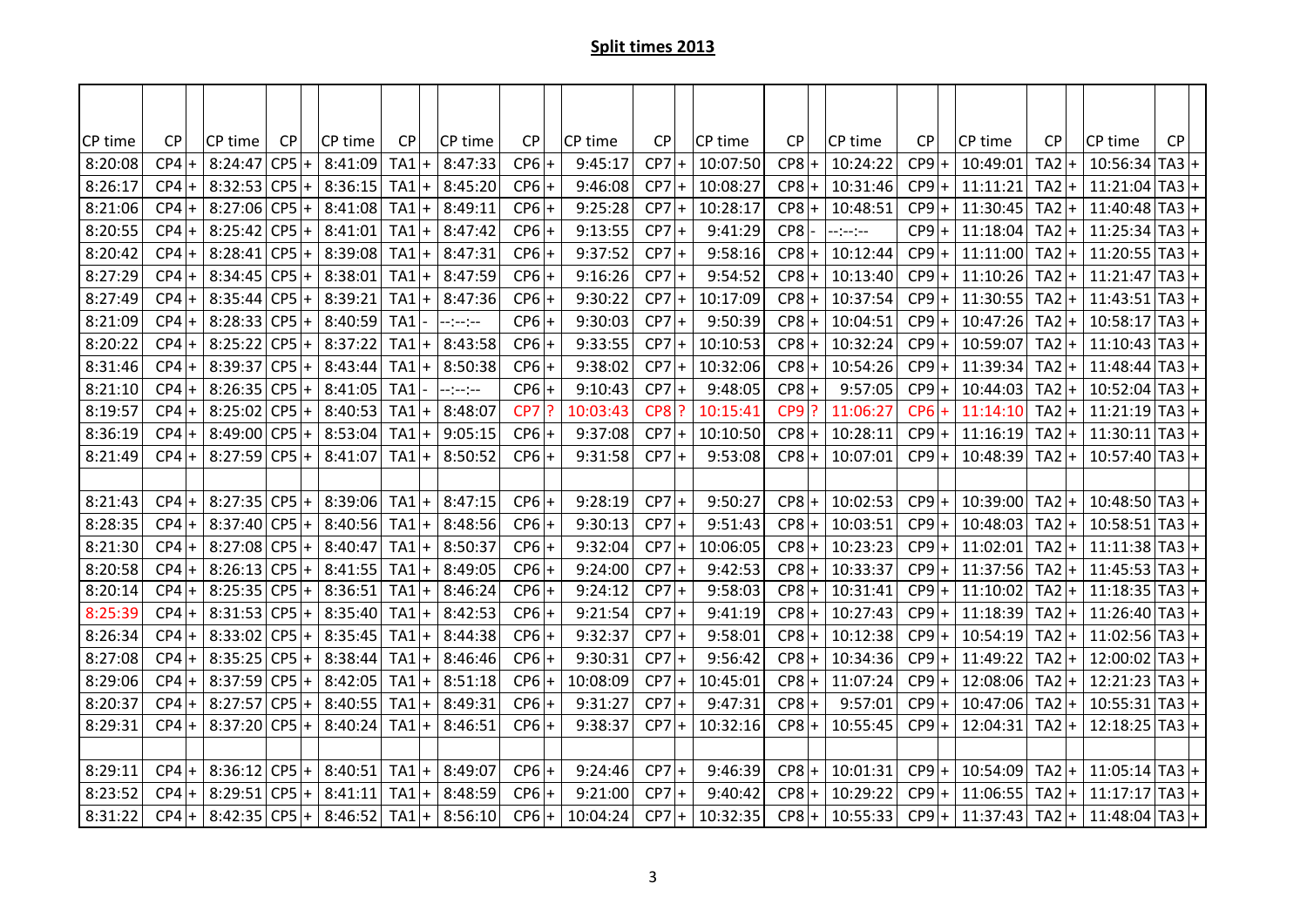| 8:27:16 | $CP4$ + | 8:33:42         |          | $ CP5  +  8:37:07$      | TA1             | $\ddot{}$      | 8:45:14  | $CP6$ +         | 9:18:13  | $CP7$ + |        | 9:40:52          | $CP8$ + | 10:07:14 | $CP9$ +         | 10:48:09 | $TA2$ +                      | $10:57:06$ TA3 + |  |
|---------|---------|-----------------|----------|-------------------------|-----------------|----------------|----------|-----------------|----------|---------|--------|------------------|---------|----------|-----------------|----------|------------------------------|------------------|--|
| 8:20:01 | $CP4$ + | 8:25:29         |          | $CP5 + 8:41:47$         | TA1             | $\overline{+}$ | 8:49:00  | $CP6$ +         | 10:07:41 | CP7     |        | $-2 - 2 - 2 - 1$ | $CP8$ - | --:--:-- | $CP9$ +         | 10:15:32 | $TA2$ +                      | $10:24:48$ TA3 + |  |
| 8:29:54 | $CP4$ + | 8:38:55         | $ CP5 +$ | 8:43:13                 | TA1             | $\overline{+}$ | 8:51:35  | $CP6$ +         | 10:19:45 | CP7     |        | --:--:--         | CP8     | --:--:-- | CP9             | --:--:-- | TA <sub>2</sub>              | $12:30:44$ TA3 + |  |
| 8:24:50 | $CP4$ + | 8:31:56         | $ CP5 +$ | 8:34:57                 | TA1             | $\ddot{}$      | 8:43:47  | $CP6$ +         | 9:25:15  | $CP7$ + |        | 9:47:39          | $CP8$ + | 9:59:18  | $CP9$ +         | 10:43:28 | TA2<br>$+$                   | $10:53:48$ TA3 + |  |
| 8:32:43 | $CP4$ + | 8:44:55         | $ CP5 +$ | 8:49:57                 | TA1             | $\ddot{}$      | 8:58:05  | $CP6$ +         | 9:34:10  | CP7     |        | $-(-)$           | $CP8$ - | --:--:-- | CP9             | $-(-)$   | TA <sub>2</sub>              | $12:31:26$ TA3 + |  |
|         |         |                 |          |                         |                 |                |          |                 |          |         |        |                  |         |          |                 |          |                              |                  |  |
| 8:28:12 | $CP4$ + | 8:35:04         | $CP5+$   | 8:38:42                 | TA1             | $\ddot{}$      | 8:49:04  | $CP6$ +         | 9:51:04  | $CP7$ + |        | 10:11:32         | $CP8$ + | 10:29:41 | $CP9$ +         | 11:27:22 | $TA2$ +                      | $11:38:23$ TA3 + |  |
| 8:22:07 | $CP4$ + | 8:29:14         | $CP5$ +  | 8:39:49                 | TA1             | $\ddot{}$      | 8:58:52  | $CP6$ +         | 9:38:32  | $CP7$ + |        | 10:08:19         | $CP8$ + | 10:27:41 | $CP9$ +         | 11:15:20 | TA <sub>2</sub><br>$+$       | $11:26:02$ TA3 + |  |
| 8:22:00 | $CP4$ + | 8:27:46         | $CP5$ +  | 8:39:24                 | TA1             | $\ddot{}$      | 8:49:20  | $CP6$ +         | 9:46:10  | CP7     | l+     | 10:07:34         | $CP8$ + | 10:50:24 | $CP9$ +         | 11:28:20 | TA <sub>2</sub><br>$\ddot{}$ | $11:37:39$ TA3 + |  |
| 8:23:01 | $CP4$ + | 8:29:01         | $CP5 +$  | 8:37:45                 | TA <sub>1</sub> | $\ddot{}$      | 8:48:49  | $CP6$ +         | 9:23:15  | $CP7$ + |        | 9:47:29          | $CP8$ + | 10:04:44 | $CP9$ +         | 11:05:49 | $TA2$ +                      | $11:19:16$ TA3 + |  |
| 8:21:38 | $CP4$ + | 8:26:39         | $CP5$ +  | 8:41:22                 | TA1             |                | --:--:-- | $CP6$ +         | 9:37:53  | $CP7$ + |        | 10:43:38         | $CP8$ + | 10:55:48 | $CP9$ +         | 11:26:48 | $TA2$ +                      | $11:36:06$ TA3 + |  |
| 8:31:32 | $CP4$ + | 8:42:06         | $CP5$ +  | 8:46:59                 | TA1             | $\ddot{}$      | 8:54:38  | $CP6$ +         | 9:45:15  | CP7     | l+     | 10:07:04         | $CP8$ + | 10:25:35 | $CP9$ +         | 11:11:34 | TA <sub>2</sub>              | $11:22:14 TA3 +$ |  |
| 8:29:57 | $CP4$ + | 8:46:09         | $CP5$ +  | 8:50:04                 | TA1             | $\ddot{}$      | 9:01:39  | $CP6$ +         | 9:33:40  | $CP7$ + |        | 10:10:13         | $CP8$ + | 10:35:44 | $CP9$ +         | 12:42:41 | $TA2$ +                      | $12:57:41 TA3 +$ |  |
|         |         |                 |          |                         |                 |                |          |                 |          |         |        |                  |         |          |                 |          |                              |                  |  |
| 8:28:51 | $CP4$ + | 8:37:52         | $ CP5 +$ | 8:41:30                 | TA1             | $\ddot{}$      | 8:50:49  | $CP6$ +         | 9:24:04  | $CP7$ + |        | 9:46:57          | $CP8$ + | 10:01:39 | $CP9$ +         | 10:54:15 | TA <sub>2</sub><br>$+$       | $11:05:44$ TA3 + |  |
| 8:28:25 | $CP4$ + |                 |          | $8:35:56 CP5 + 8:39:34$ | TA1             | $\ddot{}$      | 8:48:36  | $CP6$ +         | 9:43:26  | $CP7$ + |        | 10:07:44         | $CP8$ + | 10:24:49 | $CP9$ +         | 11:11:18 | $TA2 +$                      | $11:23:22 TA3 +$ |  |
|         |         |                 |          |                         |                 |                |          |                 |          |         |        |                  |         |          |                 |          |                              |                  |  |
| 8:32:45 | $CP4$ + | $8:43:06 CP5 +$ |          | 8:47:16                 | TA1             |                | 8:55:10  | $CP6$ +         | 9:23:47  | $CP7$ + |        | 9:47:51          | $CP8$ + | 10:03:48 | $CP9$ +         | 11:02:56 | TA <sub>2</sub>              | $11:15:46$ TA3 + |  |
| 8:28:04 | $CP4$ + | 8:35:17         | $CP5$ +  | 8:39:23                 | TA1             | $\ddot{}$      | 8:49:17  | $CP6$ +         | 9:26:26  | $CP7$ + |        | 9:48:14          | $CP8$ + | 10:03:20 | CP9             | $-(-1)$  | TA <sub>2</sub><br>$+$       | $11:08:58$ TA3 + |  |
| 8:29:36 | $CP4$ + | 8:36:56         | $CP5$ +  | 8:40:15                 | TA1             | $\overline{1}$ | 8:48:58  | $CP6$ +         | 9:39:48  | $CP7$ + |        | 10:06:25         | $CP8$ + | 10:25:02 | $CP9$ +         | 12:05:39 | TA <sub>2</sub>              | $12:20:50$ TA3 + |  |
|         |         |                 |          |                         |                 |                |          |                 |          |         |        |                  |         |          |                 |          |                              |                  |  |
| 8:23:26 | $CP4$ + | $8:27:51 CP5 +$ |          | 8:39:05                 | $TA1$ +         |                | 8:46:30  | $CP6$ +         | 9:28:16  | $CP7$ + |        | 9:49:28          | $CP8$ + | 10:00:39 | $CP9$ +         | 10:37:35 | $TA2$ +                      | $10:46:12$ TA3 + |  |
| 8:21:20 | $CP4$ + | 8:29:20         |          | $CP5 + 8:43:37$         | TA1             | $\ddot{}$      | 8:51:59  | $CP6$ +         | 9:39:56  | $CP7$ + |        | 9:58:51          | $CP8$ + | 10:13:50 | $CP9$ +         | 10:54:20 | $TA2$ +                      | $11:05:02$ TA3 + |  |
| 8:23:22 | $CP4$ + | 8:29:48         | $CP5$ +  | 8:37:26                 | TA1             | $\overline{1}$ | 8:47:29  | $CP6$ +         | 9:07:34  | CP7     | l+     | 9:28:34          | $CP8$ + | 10:33:21 | CP9<br>$+$      | 11:13:43 | TA <sub>2</sub>              | $11:21:59 TA3 +$ |  |
| 8:21:51 | $CP4$ + | 8:28:38         | $CP5 +$  | 8:40:58                 | TA1             | $\ddot{}$      | 9:00:16  | $CP6$ +         | 9:40:18  | $CP7$ + |        | 10:06:50         | $CP8$ + | 10:29:58 | $CP9$ +         | 11:14:02 | $TA2$ +                      | $11:23:25$ TA3 + |  |
| 8:21:13 | $CP4$ + | 8:27:53         | $CP5$ +  | 8:41:26                 | TA1             | $\ddot{}$      | 8:50:08  | $CP6$ +         | 9:30:08  | $CP7$ + |        | 9:58:27          | $CP8$ + | 10:13:12 | $CP9$ +         | 11:01:40 | TA2<br>$+$                   | $11:12:33 TA3 +$ |  |
| 8:20:48 | $CP4$ + | 8:25:45         | $CP5$ +  | 8:43:39                 | TA1             |                | 8:51:04  | CP <sub>6</sub> | --:--:-- | $CP7$ + |        | 9:58:39          | $CP8$ + | 10:12:45 | $CP9$ +         | 11:13:50 | TA <sub>2</sub><br>$+$       | $11:21:37$ TA3 + |  |
| 8:28:01 | $CP4$ + | 8:36:05         | $CP5+$   | 8:40:27                 | TA1             | $\ddot{}$      | 8:50:16  | $CP6$ +         | 9:40:30  | CP7     | $^{+}$ | 10:32:39         | $CP8$ + | 10:55:37 | CP <sub>9</sub> | ??:??:?? | $TA2 +$                      | $13:07:09$ TA3 + |  |
| 8:29:14 | $CP4$ + | 8:37:33         | $CP5$ +  | 8:46:08                 | TA1             | $\ddot{}$      | 8:54:16  | $CP6$ +         | 9:17:28  | $CP7$ + |        | 10:02:47         | $CP8$ + | 10:28:50 | $CP9$ +         | 12:06:15 | TA <sub>2</sub><br>$+$       | $12:20:08$ TA3 + |  |
| 8:20:04 | $CP4$ + | 8:26:46         | $CP5+$   | 8:41:04                 | TA1             | $\overline{ }$ | 8:48:53  | $CP6$ +         | 10:06:48 | CP7     |        | ??:??:??         | CP8     | ??:??:?? | CP9             | 10:15:28 | TA <sub>2</sub>              | $10:24:33$ TA3 + |  |
| 8:31:04 | $CP4$ + | 8:42:01         | $CP5$ +  | 8:46:11                 | TA1             | $\ddot{}$      | 8:54:28  | $CP6$ +         | 9:28:00  | $CP7$ + |        | 9:53:59          | $CP8$ + | 10:13:43 | $CP9$ +         | 11:10:47 | TA <sub>2</sub><br>$+$       | $11:22:46$ TA3 + |  |
|         |         |                 |          |                         |                 |                |          |                 |          |         |        |                  |         |          |                 |          |                              |                  |  |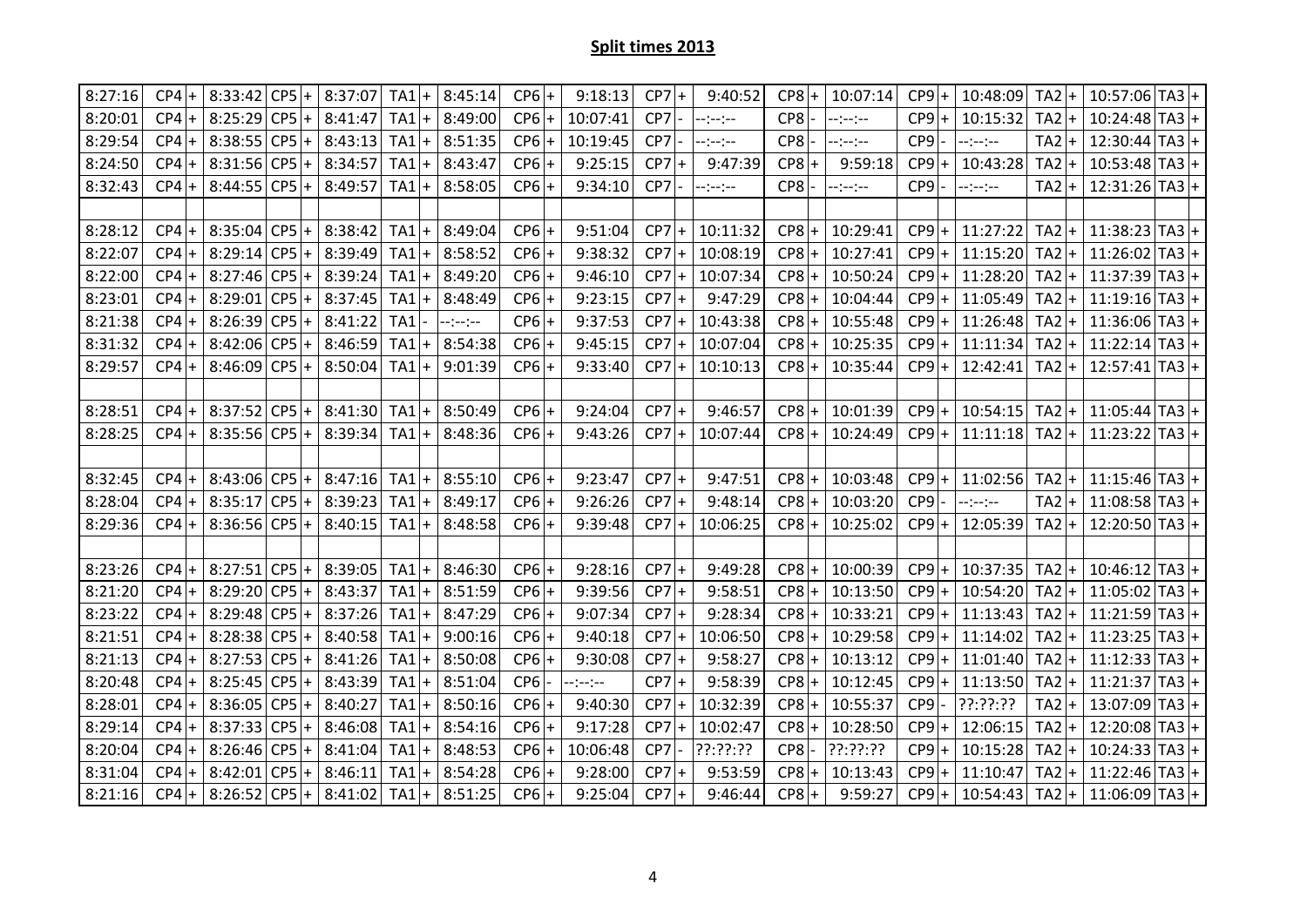| CP time           | <b>CP</b> |           | CP time           | CP       | CP time  | <b>CP</b> | CP time           | <b>CP</b> | CP time           | <b>CP</b> |                  | CP time           | <b>CP</b> | CP time                                               | Finish   |
|-------------------|-----------|-----------|-------------------|----------|----------|-----------|-------------------|-----------|-------------------|-----------|------------------|-------------------|-----------|-------------------------------------------------------|----------|
| $11:17:48$ CP10 + |           |           | 11:43:37          | $CP11$ + | 12:39:20 | $TA4$ +   | $13:45:10$ CP12 + |           | 14:15:55          | $CP13+$   |                  | $14:25:24$ CP14 + |           | 14:29:26                                              | 14:36:23 |
| $11:48:42$ CP10 + |           |           | 12:29:25          | $CP11$ + | 13:42:02 | $TA4$ +   | $14:00:23 CP12 +$ |           | $14:33:09$ CP13 + |           |                  | $14:42:44 CP14 +$ |           | 14:55:28                                              | 15:04:51 |
| $12:04:51 CP10 +$ |           |           | 12:37:21          | $CP11$ + | 13:31:25 | $TA4$ +   | 14:17:28          | $CP12$ +  | $14:57:56$ CP13 + |           |                  | $15:11:12 CP14 +$ |           | 15:16:54                                              | 15:25:41 |
| $11:45:40$ CP10 + |           |           | 12:21:54          | $CP11$ + | 13:10:42 | $TA4$ +   | $13:33:56$ CP12 + |           | $14:08:35 CP13 +$ |           |                  | $14:14:44 CP14 +$ |           | 14:19:34                                              | 14:26:30 |
| $11:45:04$ CP10 + |           |           | 12:28:32          | $CP11$ + | 13:31:37 | $TA4$ +   | 14:11:56          | $CP12$ +  | 15:01:59          | CP13      | $\ddot{}$        | $15:09:24 CP14 +$ |           | 15:21:17                                              | 15:29:18 |
| $11:49:04$ CP10 + |           |           | 12:48:10          | $CP11$ + | 13:37:42 | $TA4$ +   | $14:14:07$ CP12 + |           | $15:01:32$ CP13 + |           |                  | $15:09:11 CP14 +$ |           | 15:21:24                                              | 15:29:59 |
| $12:13:41$ CP10 + |           |           | 12:59:36          | $CP11$ + | 14:19:12 | $TA4$ +   | 14:47:26          | $CP12$ +  | $15:36:46$ CP13 + |           |                  | $15:52:00 CP14 +$ |           | 16:01:44                                              | 16:12:19 |
| $11:26:03$ CP10 + |           |           | 12:04:45          | $CP11$ + | 13:11:07 | $TA4$ +   | 13:50:20 CP12 +   |           | $14:40:43$ CP13 + |           |                  | $14:53:44 CP14 +$ |           | 15:09:57                                              | 15:18:45 |
| 11:28:25 CP10     |           | $\ddot{}$ | 11:55:01          | $CP11$ + | 15:17:09 | $TA4$ +   | 15:37:27          | $CP12$ +  | 16:23:39          | CP13      | $\boldsymbol{+}$ | $16:32:19 CP14 +$ |           | 16:41:33                                              | 16:49:01 |
| $12:13:14 CP10 +$ |           |           | 12:45:34          | $CP11$ + | 14:18:18 | $TA4$ +   | $14:45:15 CP12 +$ |           | $15:25:23$ CP13 + |           |                  | $15:33:30 CP14 +$ |           | 15:49:56                                              | 15:56:42 |
| $11:21:03$ CP10 + |           |           | 11:49:22          | $CP11$ + | 14:57:28 | $TA4$ +   | $15:14:33$ CP12 + |           | $15:49:28$ CP13 + |           |                  | $15:59:27 CP14 +$ |           | 16:06:41                                              | 16:14:20 |
| $11:43:05$ CP10 + |           |           | $12:19:55$ CP11 + |          | 13:10:48 | $TA4$ +   | 13:39:24 CP12 +   |           | $14:10:44$ CP13 + |           |                  | $14:21:58 CP14 +$ |           | 14:27:30                                              | 14:34:00 |
| $12:08:50$ CP10 + |           |           | 13:03:48          | $CP11$ + | 14:19:42 | $TA4$ +   | $15:25:33$ CP12 + |           | 16:19:48 CP13     |           | $\bf{+}$         | $16:32:45$ CP14 + |           | 16:43:02                                              | 16:53:15 |
| 11:27:25 CP10     |           |           | $-1 - 1 - 1 - 1$  | CP11     | --:--:-- | TA4       | $-1 - 1 - 1 - 1$  | CP12      | --:--:--          | CP13      |                  | --:--:--          | $CP14$ -  | $-(-1)^{n-1}$                                         | 13:07:07 |
|                   |           |           |                   |          |          |           |                   |           |                   |           |                  |                   |           |                                                       |          |
| $11:11:36 CP10 +$ |           |           | 11:44:51          | $CP11$ + | 12:41:33 | $TA4$ +   | $13:30:18$ CP12 + |           | $14:16:19$ CP13 + |           |                  | $14:27:58 CP14 +$ |           | 14:31:46                                              | 14:39:27 |
| $11:24:30 CP10 +$ |           |           | 12:04:24          | $CP11$ + | 13:02:22 | $TA4$ +   | $13:46:01 CP12 +$ |           | $14:36:48$ CP13 + |           |                  | $14:47:05 CP14 +$ |           | 14:51:32                                              | 15:00:12 |
| 11:36:35 CP10 +   |           |           | 12:20:17          | $CP11$ + | 13:24:34 | $TA4$ +   | $13:45:16$ CP12 + |           | $14:41:37$ CP13 + |           |                  | $14:54:50 CP14 +$ |           | 15:05:18                                              | 15:13:11 |
| $12:12:19$ CP10 + |           |           | $12:46:43$ CP11 + |          | 13:36:42 | $TA4$ +   | $14:03:36 CP12 +$ |           | $14:54:27$ CP13 + |           |                  | $15:03:28 CP14 +$ |           | 15:08:58                                              | 15:16:05 |
| 11:49:25 CP10 +   |           |           | $12:28:35$ CP11 + |          | 13:20:57 | $TA4$ +   | $13:48:49$ CP12 + |           | $14:38:39$ CP13 + |           |                  | $14:52:55 CP14 +$ |           | 15:13:35                                              | 15:20:56 |
| $11:46:47$ CP10 + |           |           | 12:17:39          | $CP11$ + | 13:10:12 | $TA4$ +   | $13:31:57$ CP12 + |           | 14:09:11          | CP13      | $\ddot{}$        | $14:16:08$ CP14 + |           | 14:21:04                                              | 14:28:54 |
| 11:30:05 CP10 +   |           |           | 12:05:21          | $CP11$ + | 13:59:50 | $TA4$ +   | $14:40:16$ CP12 + |           | $15:35:53$ CP13 + |           |                  | $15:48:10 CP14 +$ |           | 15:56:09                                              | 16:06:04 |
| 12:34:22 CP10 +   |           |           | 13:25:21          | $CP11$ + | 14:37:56 | $TA4$ +   | $15:22:44$ CP12 + |           | $16:06:43$ CP13 + |           |                  | $16:28:04 CP14 +$ |           | 16:38:21                                              | 16:51:06 |
| 12:57:08 CP10 +   |           |           | 13:54:15          | $CP11$ + | 15:14:32 | $TA4$ +   | $15:39:54$ CP12 + |           | $16:23:22$ CP13 + |           |                  | $16:37:11 CP14 +$ |           | 16:48:56                                              | 16:57:52 |
| $11:18:47 CP10 +$ |           |           | 11:54:59          | $CP11$ + | 15:21:52 | $TA4+$    | 15:47:28 CP12 +   |           | $16:23:30 CP13 +$ |           |                  | $16:48:43 CP14 +$ |           | 16:52:04                                              | 16:59:02 |
| $13:06:16$ CP10 + |           |           | 13:56:50          | $CP11$ + | 15:31:57 | $TA4$ +   | $16:02:54$ CP12 + |           | $16:46:18$ CP13 + |           |                  | $17:03:17$ CP14 + |           | 17:07:54                                              | 17:23:43 |
|                   |           |           |                   |          |          |           |                   |           |                   |           |                  |                   |           |                                                       |          |
| $11:34:33$ CP10 + |           |           | 12:13:27          | $CP11$ + | 13:21:41 | $TA4$ +   | 13:49:55 CP12 +   |           | $14:37:17$ CP13 + |           |                  | $14:48:09$ CP14 + |           | 14:53:26                                              | 15:01:57 |
| $11:45:54$ CP10 + |           |           | 12:21:50          | $CP11$ + | 13:21:22 | $TA4$ +   | $13:46:29$ CP12 + |           | $14:39:20 CP13 +$ |           |                  | $14:48:20 CP14 +$ |           | 14:54:24                                              | 15:04:04 |
| $12:17:00$ CP10 + |           |           | 12:55:36 CP11 +   |          | 14:18:54 | $TA4$ +   | 14:46:12 CP12 +   |           |                   |           |                  |                   |           | $15:26:51 CP13 +  15:43:33 CP14 +  15:51:00 16:02:23$ |          |